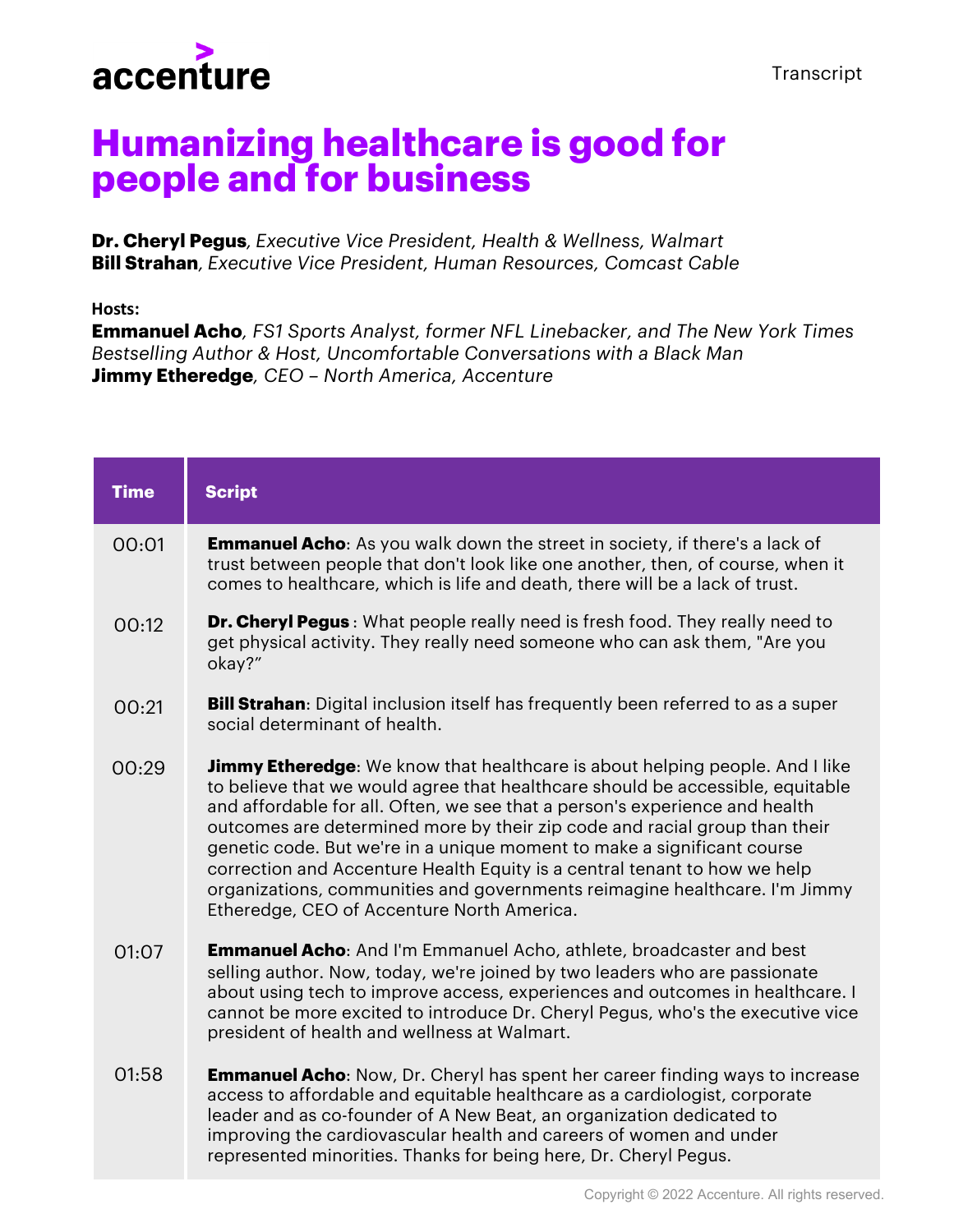

| <b>Time</b> | <b>Script</b>                                                                                                                                                                                                                                                                                                                                                                                                                                                                                                                                                                                                                                                                                                                                                                                                                                                                                                                                                                                                                                                                                                                                                                           |
|-------------|-----------------------------------------------------------------------------------------------------------------------------------------------------------------------------------------------------------------------------------------------------------------------------------------------------------------------------------------------------------------------------------------------------------------------------------------------------------------------------------------------------------------------------------------------------------------------------------------------------------------------------------------------------------------------------------------------------------------------------------------------------------------------------------------------------------------------------------------------------------------------------------------------------------------------------------------------------------------------------------------------------------------------------------------------------------------------------------------------------------------------------------------------------------------------------------------|
| 01:47       | Dr. Cheryl Pegus: Thank you.                                                                                                                                                                                                                                                                                                                                                                                                                                                                                                                                                                                                                                                                                                                                                                                                                                                                                                                                                                                                                                                                                                                                                            |
| 01:48       | <b>Jimmy Etheredge:</b> And Bill Strahan is head of human resources at Comcast.<br>Comcast has invested in technologies like AI to better map health plans to its<br>employees to analyze copays by gender and race for help equity purposes.<br>Comcast us also invests in health startups through its venture capital arm. It's<br>great to have you with us, Bill.                                                                                                                                                                                                                                                                                                                                                                                                                                                                                                                                                                                                                                                                                                                                                                                                                   |
| 02:10       | <b>Bill Strahan:</b> Thanks very much, Jimmy, glad to be here.                                                                                                                                                                                                                                                                                                                                                                                                                                                                                                                                                                                                                                                                                                                                                                                                                                                                                                                                                                                                                                                                                                                          |
| 02:13       | <b>Emmanuel Acho:</b> Dr. Pegus, health equity is something you focused your entire<br>career on. Can you tell us about health equity and why you've dedicated so<br>much of your focus to that?                                                                                                                                                                                                                                                                                                                                                                                                                                                                                                                                                                                                                                                                                                                                                                                                                                                                                                                                                                                        |
| 02:23       | <b>Dr. Cheryl Pegus:</b> Absolutely. First, what I'll do is just define health equity,<br>because I do think, sometimes, we make this to be, oh, this is unique and it's<br>different. It really is just simply the way Robert Wood Johnson defines it, which<br>is, everyone has the opportunity to be as healthy as possible. Not very<br>complicated. And that means everyone. I think some of the statistics that we've<br>shared already is that a lot of people just aren't getting good quality healthcare.<br>That's what we're working towards. We're not working towards, are getting new<br>treatments out? We're saying, for the existing treatments that we have in the<br>US, not everyone has equal access to it. Simply put, for me, as an African<br>American woman, whether I'm in the top 5% of the US or I'm in the bottom 5%, I<br>have a almost 250% higher rate of maternal death. It's not economic, it's not<br>access to insurance. It is simply getting good, equitable, quality care based on<br>the standard guidelines that we use to treat pregnant women. That's not<br>occurring. That's one that we should absolutely be able to fix in this country. |
| 03:45       | <b>Jimmy Etheredge:</b> Dr. Pegus, those are some pretty stunning statistics around<br>the disparity on mortality. How can technology bridge some of the gaps that<br>you just described?                                                                                                                                                                                                                                                                                                                                                                                                                                                                                                                                                                                                                                                                                                                                                                                                                                                                                                                                                                                               |
| 03:55       | <b>Dr. Cheryl Pegus:</b> Well, I think we sometimes overestimate what technology<br>can do in healthcare versus what technology can do in ensuring that people<br>have access to information and that they understand the best treatments for<br>them. I'll start off by just giving a statistic because it comes up a lot. The vast<br>majority of Americans, 97%, own a cell phone. About 85% own a smartphone.<br>And by the way, that 85% is across all races, all socioeconomic status. What if,<br>from your smartphone, you can, if you determine that you're pregnant, be able<br>to pull up, "Here is where I live, my zip code," what if there's information that<br>says month by month, "Here's the nutrition that you will receive?" What if it also<br>says, "We can provide you with a doula or community health worker to help you<br>access food?" It doesn't always have to be a tech enabled answer with a virtual<br>telehealth visit from a physician. It could be with a nutritionist. It could be with a                                                                                                                                                         |
|             |                                                                                                                                                                                                                                                                                                                                                                                                                                                                                                                                                                                                                                                                                                                                                                                                                                                                                                                                                                                                                                                                                                                                                                                         |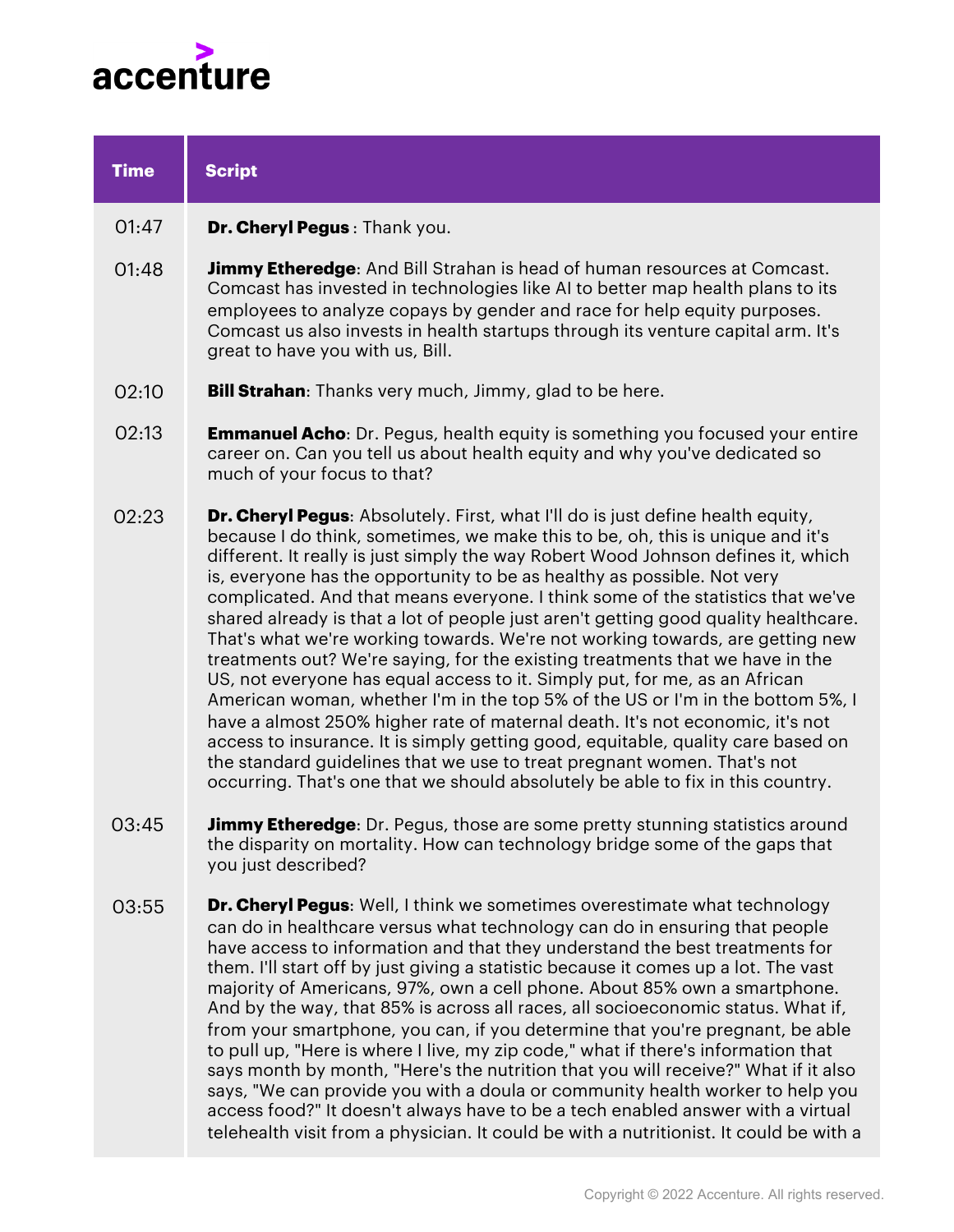

| <b>Time</b> | <b>Script</b>                                                                                                                                                                                                                                                                                                                                                                                                                                                                                                                                                                                                                                                                                                                                                                                                    |
|-------------|------------------------------------------------------------------------------------------------------------------------------------------------------------------------------------------------------------------------------------------------------------------------------------------------------------------------------------------------------------------------------------------------------------------------------------------------------------------------------------------------------------------------------------------------------------------------------------------------------------------------------------------------------------------------------------------------------------------------------------------------------------------------------------------------------------------|
|             | nutritionist. It could be with a community health worker. Once we start looking at<br>that, we then are able to provide care for communities utilizing technology and<br>utilizing the right person at the right level of expertise to do that.                                                                                                                                                                                                                                                                                                                                                                                                                                                                                                                                                                  |
| 05:24       | <b>Emmanuel Acho:</b> Cheryl, on a previous episode, Jimmy and I talked about the<br>digital divide, how some communities don't even necessarily have access to this<br>technology we speak of. Maybe not smart phones or cell phones, but laptops<br>and whatnot. What about situations where we can't rely on technology to serve<br>everyone, some of those harder to reach communities?                                                                                                                                                                                                                                                                                                                                                                                                                      |
| 05:45       | Dr. Cheryl Pegus: Yeah, it's a really great question. I'd say part of the reason I<br>joined Walmart is because of questions like this. Walmart gets visited in their<br>stores weekly about 150 million Americans. We've got about 5,100 stores.<br>Interestingly, 4,000 of those stores are in medically underserved areas. And<br>what does that mean? It means that there are communities that do not have<br>access to primary care physicians and communities that do not have access to<br>many other resources. What they do have as a Walmart and it is the mission of<br>how Walmart was built, to be in these communities where there may not be lots<br>of other services, but how do you aggregate services into one site that's<br>available seven days a week? That's what we're trying to do.    |
| 06:35       | <b>Dr. Cheryl Pegus:</b> You came to Walmart, you came to a pharmacy, we're able to<br>link you to everything else and technology enables that pharmacist to be able to<br>recruit in other members of the team. That person now has a very cost effective<br>way to get all of their answers met. They're talking to someone from their<br>community, most of our pharmacists, our opticians, our community health<br>workers, they live in these communities, so they understand and frankly,<br>represent the communities that they serve so that there's trust. And now, we're<br>able to bring things to you as opposed to having you go to many different sites<br>to get it. That is achieving health equity. It's helping you access healthcare in a<br>local community in the ways that you can digest. |
| 07:23       | <b>Jimmy Etheredge</b> : Bill, Comcast has taken a real interest in health equity as well,<br>despite most people would not think of Comcast as a traditional healthcare<br>provider. I guess, to start with, why is this issue so important to Comcast?                                                                                                                                                                                                                                                                                                                                                                                                                                                                                                                                                         |
| 07:38       | <b>Bill Strahan:</b> Yeah, sure. And it it's true. We are committed to using the power of<br>what we have, which is the platform of our technology, it's our people, our<br>teammates are spread across the country, and just that sheer scale, that reach,<br>we're committed to using all of that to really create a level of positive change<br>and to build equity and access to the healthcare. I work in the human resources<br>side of the business. Long since realized that our US based employee population<br>is really a microcosm of the demographics of the country at large. If it happens                                                                                                                                                                                                        |

in America, at least if it happens in the American workforce, it's happening in our company, and that's both the good and the bad. It's the stress, it's the difficulties, as well as the positives that come into the workplace. In looking at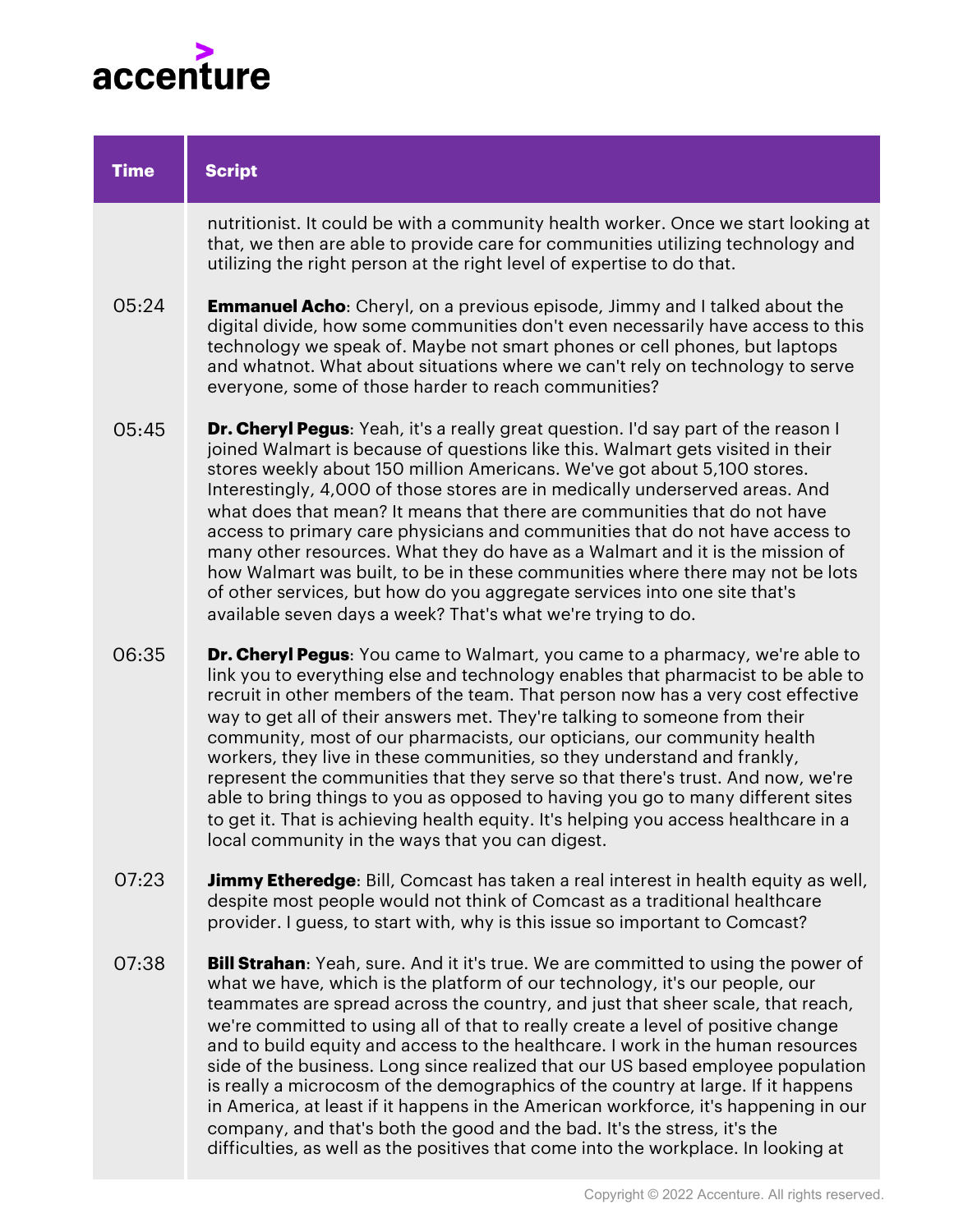

| <b>Time</b> | <b>Script</b>                                                                                                                                                                                                                                                                                                                                                                                                                                                                                                                                                                                                                                                                                                                                                                                                                                                                                                                                                                                                                                                                                                                                                                                                                                                                                                                                                                                               |
|-------------|-------------------------------------------------------------------------------------------------------------------------------------------------------------------------------------------------------------------------------------------------------------------------------------------------------------------------------------------------------------------------------------------------------------------------------------------------------------------------------------------------------------------------------------------------------------------------------------------------------------------------------------------------------------------------------------------------------------------------------------------------------------------------------------------------------------------------------------------------------------------------------------------------------------------------------------------------------------------------------------------------------------------------------------------------------------------------------------------------------------------------------------------------------------------------------------------------------------------------------------------------------------------------------------------------------------------------------------------------------------------------------------------------------------|
|             | this harder, I think we've come to realize that for healthcare to be really<br>equitable, what we do as an employer, and so many folks actually get their<br>healthcare, if not from the government, they get it from an employer and great<br>employers like Walmart, like Comcast and others, you have to really make sure<br>they think that every element of that program works.                                                                                                                                                                                                                                                                                                                                                                                                                                                                                                                                                                                                                                                                                                                                                                                                                                                                                                                                                                                                                        |
| 08:54       | <b>Bill Strahan:</b> And that's one of the things that we've tried to attack is that it's<br>not just the design, the equitable fashion of how a benefit program might be<br>built, but really how it's taken up and delivered. One of the tenets that we've<br>had is when we think about our benefit programs, for example, we always talk<br>about four pillars. We talk about physical health, which is a little bit of maybe<br>what we're talking about here today and emotional health, which has already<br>come up, but we combine financial health and career health as all four pillars of<br>the same notion of health and wellness with the idea of, I don't get, as a person,<br>or as an employer, for that matter, to separate those things. All of those things<br>are competing for my attention, they're bringing me stress. They hopefully are<br>going to be bringing me joy and comfort and ability and capability. But we have<br>to always think about the whole person, the whole family, the whole kitchen<br>table that we take as a standard, this very basic design principle for how we<br>build out all of our programs and that is that we want to make sure that we are<br>returning our teammates back to the people that they love and who love them<br>at least as healthy across all four of those pillars as they were when that family<br>entrusted them to Comcast. |
| 10:18       | <b>Emmanuel Acho:</b> This is incredibly intriguing for me, never hearing those<br>categories before. Do you find it easier to serve the physical health<br>component? Do you find it easiest to serve the financial health component?<br>What are you putting in place to serve all four of those pillars?                                                                                                                                                                                                                                                                                                                                                                                                                                                                                                                                                                                                                                                                                                                                                                                                                                                                                                                                                                                                                                                                                                 |
| 10:34       | <b>Bill Strahan</b> : Financial, it's sometimes both the easiest because we pay well, we<br>pay fairly, a vast majority of our folks are open to either a bonus or open to<br>commission payments. A lot of times, we talk about income disparity in the<br>country, but wealth disparity is as big an issue, if not a greater one, in terms of<br>the ability of families and communities to sustain themselves. That it is both<br>easy in some regards of what you can do today, it's harder to build that long<br>term wealth building mindset in folks that haven't had it already. We provide<br>great benefits with a lot of great partners, I'd say physical and emotional, I think<br>we are getting better and better at that and we feel pretty darn good about it.<br>And for a long time, we've been a good place to build a career, so I've been<br>comfortable with that one for a while as well.                                                                                                                                                                                                                                                                                                                                                                                                                                                                                            |
| 11:28       | Emmanuel Acho: Bill, can you talk about telehealth? I know you all were early<br>adopters in the telehealth space. Can you chime in on that and share all the<br>follow up on what you all are at Walmart are doing after, Bill?                                                                                                                                                                                                                                                                                                                                                                                                                                                                                                                                                                                                                                                                                                                                                                                                                                                                                                                                                                                                                                                                                                                                                                            |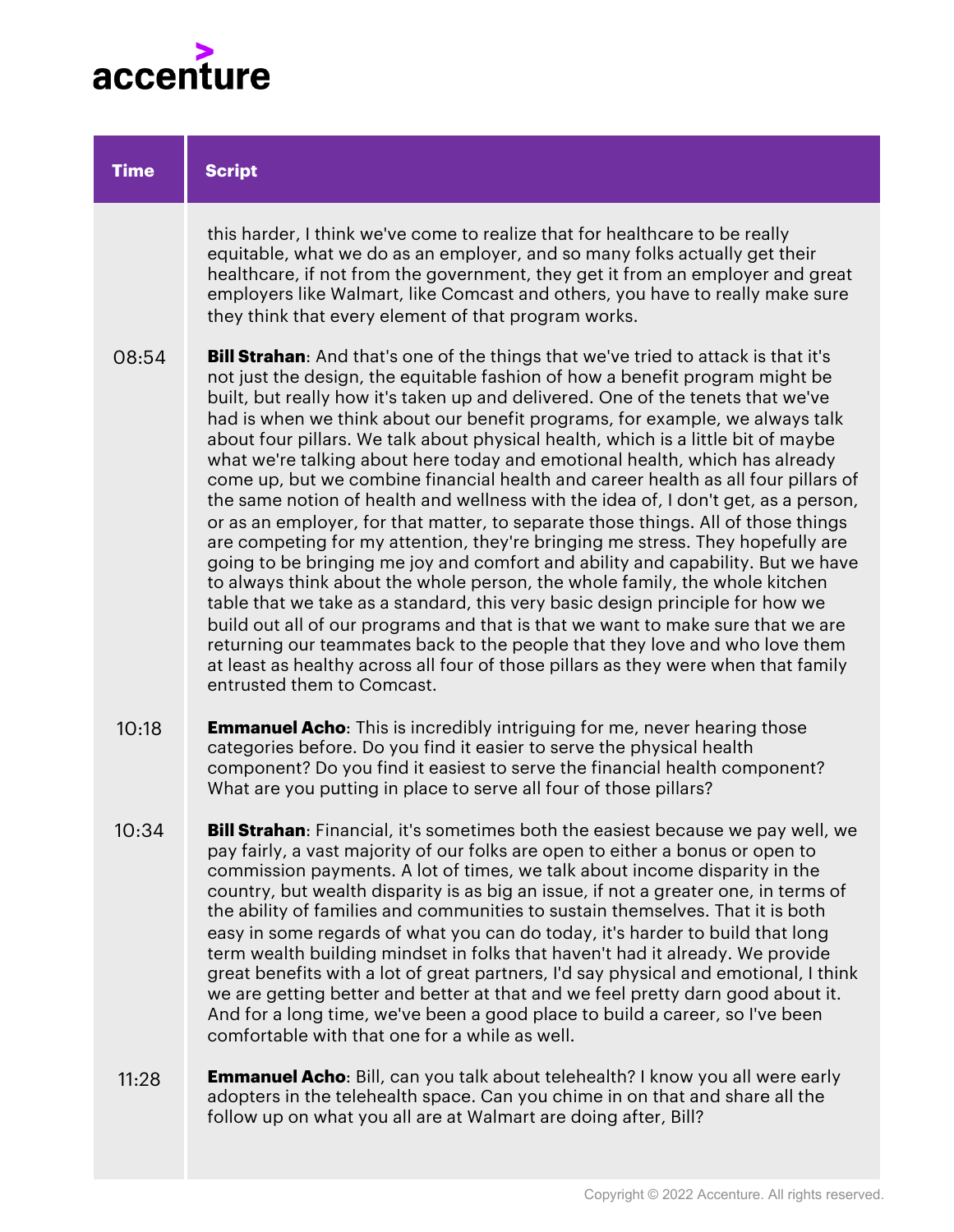

## **Bill Strahan**: Yeah. You can have a great plan, you can have all the great digital tools for bringing complex information to bear for somebody, but if they just can't get it, now, think about this. The US healthcare system is one of the most complex things that any of us have to deal with. The idea that I'm going learn that system and navigate it just at the moment when I need it, when either I'm sick, maybe a child is sick, a loved one is sick, it's the worst time to try to learn something so vastly complex. Telehealth can not only bring the provider there, but it can bring tutorials, it can bring education. We try to use the power of our storytelling. We have a partnership with independents, Blue Cross, Blue Shield, the Blues organization in the Philadelphia area where we're headquartered and we've co-launched the digital app called Quill. **Bill Strahan**: One of the great things that goes exactly to the 85% of people with smartphones, you can access Quill, access medical information, some storytelling about healthcare right on your phone. But by using the power of our X1 platform, the video platform that we provide television and video services on, provide access to streaming and other are kinds of video aggregation, you can take those same stories, watch them with your family, get the education with your family through Quill in the comfort and the security of someone's home. And then, the last thing I'd say that we've done both with telemedicine, but also digitally supported and human interaction, is to create a navigation system so that people are able to understand the best use of healthcare for them to reduce barriers to actually receiving care. And this is one of the places where folks that have not had a great experience working with institutional America can be very, very intimidated. **Script Time** 12:34  $11.42$

- **Bill Strahan**: Somebody says, listen, "Hey, I'm more comfortable in my small regional hospital here where maybe I know somebody that works else in the hospital, whether they're an actual healthcare provider or not, I'd rather go there than the big teaching hospital up the road. That's just kind of a big, scary place." Well, the fact is is that for a lot of healthcare delivery in the country, if you can get to that better provider who does a procedure, who is an expert in that area of the delivery of medicine, you're actually going to get a better outcome and you're going to have a higher, much higher chance of having a better health experience than sometimes, if you go to the wrong location, wherever that might be. By making sure that we help people reduce barriers to care, especially if they're going to be intimidated by institutions, we can actually leapfrog people from the community that they may live in directly and get them access to much better, get them to the front of the line for much better healthcare that the country or the broader region has to provide. 13:35
- **Emmanuel Acho**: Cheryl, did you want to follow up? 14:41
- **Dr. Cheryl Pegus**: Yeah. I think of how we all access healthcare and I think, from early medicine through the last couple of decades to where we are today, we've almost come full circle. Many people will say, when they get healthcare at their 14:43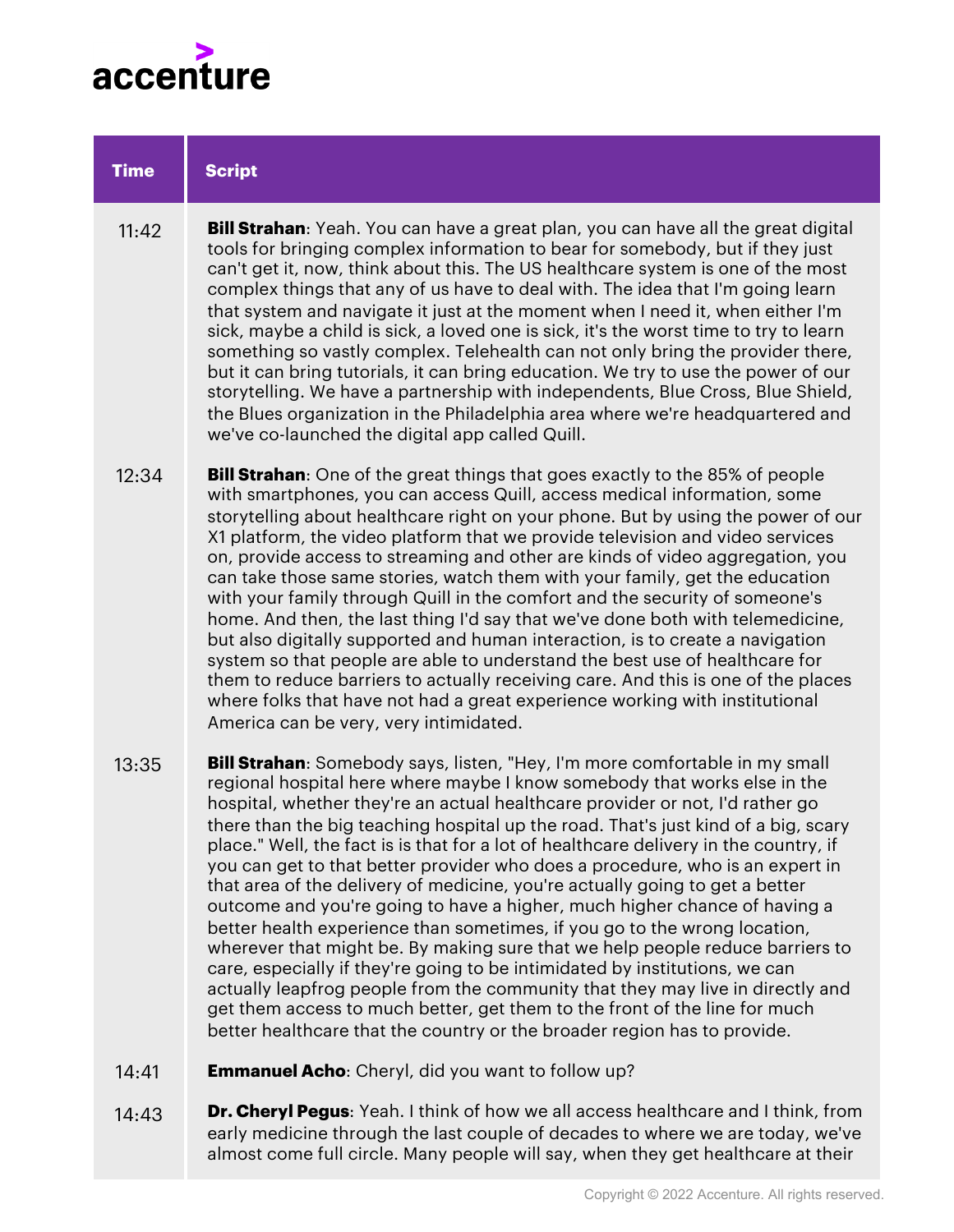

| <b>Time</b> | <b>Script</b>                                                                                                                                                                                                                                                                                                                                                                                                                                                                                                                                                                                                                                                                                                                                                                                                                                                                                                                                                                                                                                   |
|-------------|-------------------------------------------------------------------------------------------------------------------------------------------------------------------------------------------------------------------------------------------------------------------------------------------------------------------------------------------------------------------------------------------------------------------------------------------------------------------------------------------------------------------------------------------------------------------------------------------------------------------------------------------------------------------------------------------------------------------------------------------------------------------------------------------------------------------------------------------------------------------------------------------------------------------------------------------------------------------------------------------------------------------------------------------------|
|             | home, it's the best healthcare that they've received because it allows them to<br>show someone how they live. Easy to go to a doctor's office and say you have<br>asthma and you get prescribed treatment when the real issue is at home, you<br>have carpet that's coming up and no one knows that that's your trigger.                                                                                                                                                                                                                                                                                                                                                                                                                                                                                                                                                                                                                                                                                                                        |
| 15:24       | <b>Dr. Cheryl Pegus:</b> When someone gets to see you in your living environment,<br>they get to understand your personal healthcare needs for how you live every<br>day and it does decrease the stress of having had to take the day off to go to<br>the doctor's office. It allows you to not only include yourself, particularly if it's<br>someone who's a bit older or someone younger. It becomes where you're really<br>getting insights into what a family may need.                                                                                                                                                                                                                                                                                                                                                                                                                                                                                                                                                                   |
| 15:52       | <b>Dr. Cheryl Pegus:</b> Telehealth is not just a, "Hey, you didn't have to go to the<br>doctor because there aren't lots of primary care physicians where you live." It is<br>a different view into the needs of someone. We say, in healthcare, that 100% of<br>healthcare includes different components. 40% of that is social determinants of<br>health. Things like food, things like being able to have a safe environment to<br>exercise. 30% of your wellbeing is just personal behaviors. That is, do you have<br>a chronic condition, be it diabetes or high blood pressure? Do you understand<br>what to do when you not in the doctor's office where you may only be there 15<br>minutes twice a year? How do you manage your own personal behaviors? We<br>talked a little bit about financial health. Really, really important. If your clinician<br>or pharmacist isn't asking you if you can afford your medicines, do we have<br>other options at lower price points, we've missed a boat. We will not improve<br>your health. |
| 16:59       | Dr. Cheryl Pegus: Telehealth allows those components to come in a lot more.<br>Really important data points and we know they're much more significant to<br>improving someone's health. We have 1.5 million associates in the US who work<br>at Walmart. We're not only making sure they have all of the tools to learn about<br>healthcare, but frankly, we're listening to them. And when they say, "We know<br>we should educate about COVID-19 vaccines here, but you actually need the<br>preacher to do it, not someone from the healthcare profession." we listen and                                                                                                                                                                                                                                                                                                                                                                                                                                                                    |

- preacher to do it, not someone from the healthcare profession," we listen and we adapt. And it's how we've rolled out our healthcare services across the country. Was it delivered? And did your audience, the people you wanted to use it, are they now feeling empowered and they feel trust in doing it?
- **Jimmy Etheredge**: Really some great examples from both Bill and Dr. Pegus about the impact that technology can have in the space. One example that's really stuck with me is around infant mortality, obviously, a very urgent public health issue. And this challenge has been especially dire in the state of Ohio, which I didn't know this until we got into doing this work, the state of Ohio has one of the highest infant mortality rates in the United States. In 2017, 7 out of a thousand babies died before their first birthday. And to address that, Accenture partnered with the state of Ohio and our data scientists used some machine 17:48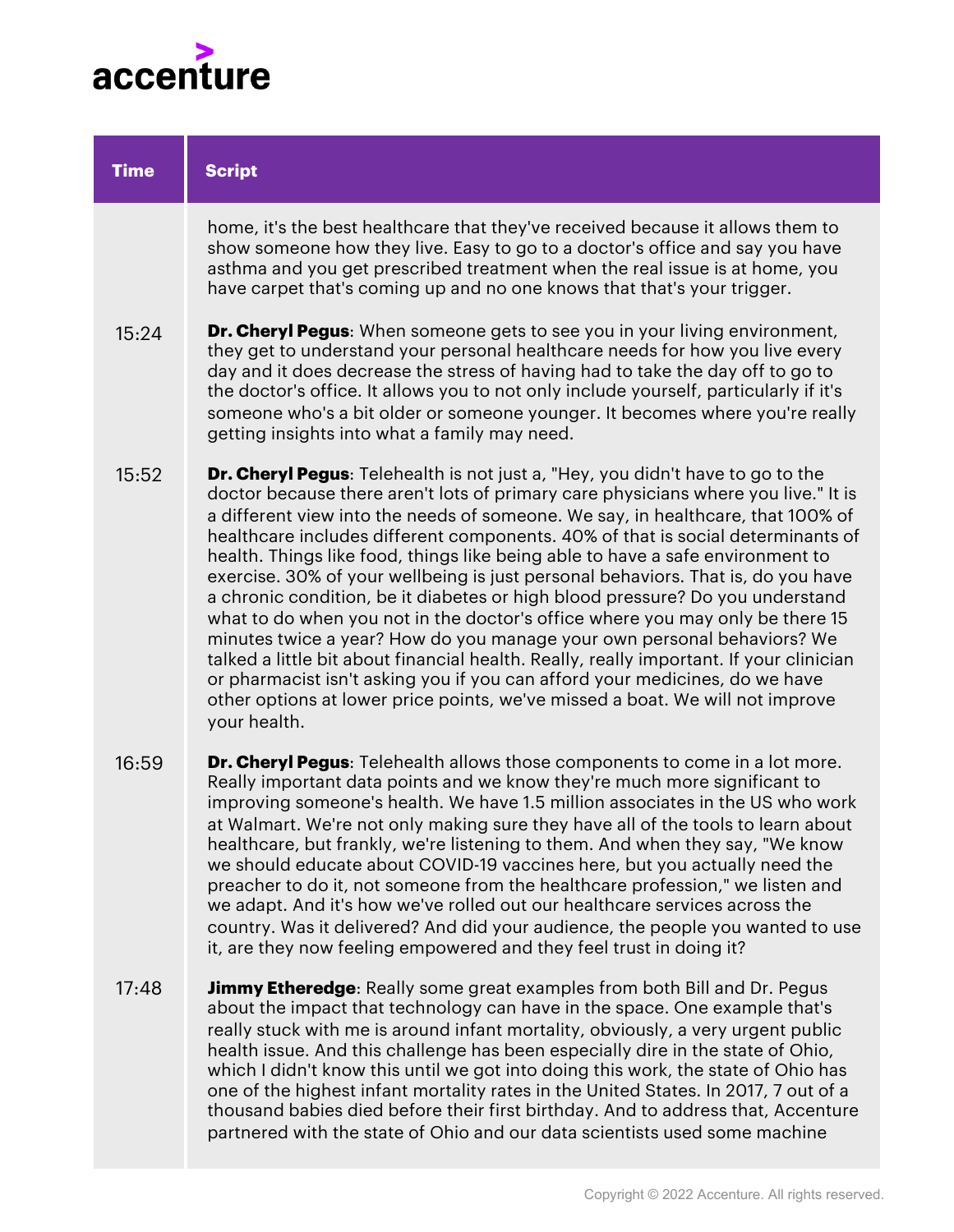

| <b>Time</b> | <b>Script</b>                                                                                                                                                                                                                                                                                                                                                                                                                                                                                                                                                                                                                                                                                                                                                                                                                                                                                                                                                                                                                                                                 |
|-------------|-------------------------------------------------------------------------------------------------------------------------------------------------------------------------------------------------------------------------------------------------------------------------------------------------------------------------------------------------------------------------------------------------------------------------------------------------------------------------------------------------------------------------------------------------------------------------------------------------------------------------------------------------------------------------------------------------------------------------------------------------------------------------------------------------------------------------------------------------------------------------------------------------------------------------------------------------------------------------------------------------------------------------------------------------------------------------------|
|             | learning techniques to look at very large data sets to develop a prioritized list of<br>high risk mothers, and then developed the most effective, really human<br>centered interventions to help these Ohio babies be able to live and thrive. And<br>I think these are just good examples, whether it's accessibility, whether it's the<br>experience or the use of data, new things that we can do to help address the<br>challenge that we have around health equity.                                                                                                                                                                                                                                                                                                                                                                                                                                                                                                                                                                                                      |
| 19:02       | <b>Jimmy Etheredge</b> : Bill, if the healthcare industry looks to technology further to<br>enable equity, it feels like we could dig in a little bit on the accessibility target,<br>is that a barrier to achieving this equity vision and what do you think we can do<br>about that?                                                                                                                                                                                                                                                                                                                                                                                                                                                                                                                                                                                                                                                                                                                                                                                        |
| 19:17       | <b>Bill Strahan:</b> Yeah, you've gone right to the heart of the issue there, Jimmy.<br>Cheryl talked a little bit about the big social determinants. Digital inclusion itself<br>has frequently been referred to as a super social determinant of health, whether<br>it is telemedicine or whether it's an information source or really anything, only<br>works to the extent that I am first digitally literate, that I know how to use the<br>tools, but also then, that I've got safe access to get, when I say safe here, that I<br>know how to protect my healthcare data, I know how to protect my financial<br>data. It's really that entire ecosystem, bringing it into the home, sometimes<br>having a little bit better device to work because I want support in the home. I<br>want my spouse, I want my child, perhaps, to help me understand what a<br>healthcare provider is telling me. That's incredibly important.                                                                                                                                          |
| 20:15       | <b>Bill Strahan:</b> We've been working at trying to want to make sure that foundation<br>for access to healthcare, but also things like education, employment, the rest at<br>the macro level is there. We've expanded our network well over 30% during the<br>pandemic years, of network enhancements brought forward to make sure that<br>the reliability and security is there, but also at the micro level, by bringing really<br>strong digital capabilities to people that haven't had that access in the past. In<br>fact, over the last 10 years, we've connected more than 10 million low income<br>Americans to the internet and we've really improved the digital literacy skills for<br>them and actually, millions more through the delivery of devices, training<br>programs, making sure that the software that is on their devices is keeping<br>them secure and keeping their healthcare data, some of the most sought after<br>data by criminals, is healthcare data, so we're making sure that that's secure as<br>they go and use these wonderful tools. |
| 21:15       | <b>Bill Strahan:</b> Last year, the whole culmination of what we've seen over the last<br>few years, especially with COVID, Comcast launched Project UP, a billion dollar<br>commitment to reach 50 million people. It really encompasses and brings<br>together all of our programs, community partnerships, that connect people to<br>the internet, advanced economic mobility through helping small businesses,<br>especially Black and other minority owned businesses, and it opens doors for<br>next generation of innovators, entrepreneurs, storytellers, creators, with both                                                                                                                                                                                                                                                                                                                                                                                                                                                                                         |

individual and collective investment. The whole concept works great, but it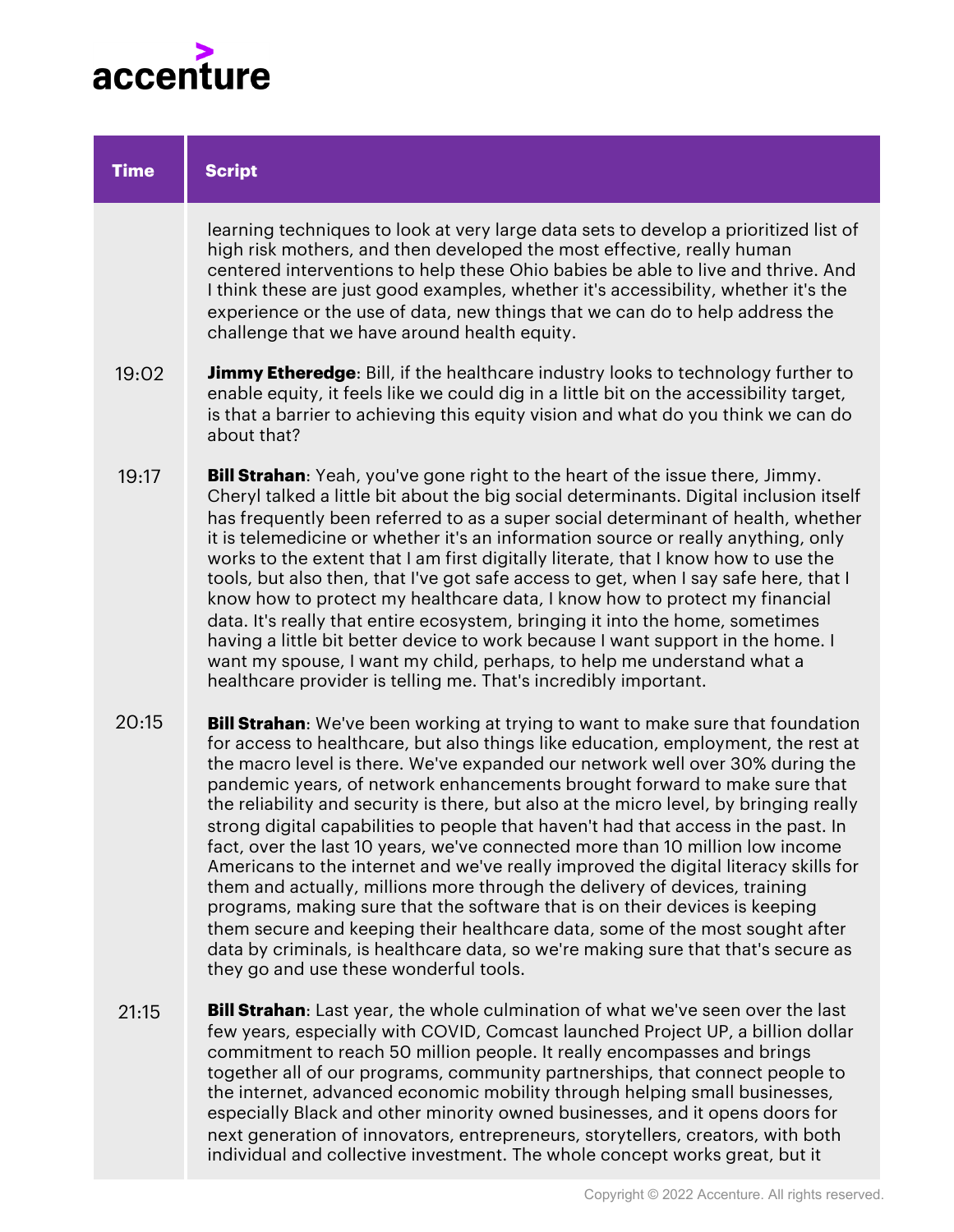

| <b>Time</b> | <b>Script</b>                                                                                                                                                                                                                                                                                                                                                                                                                                                                                                                                                                                                                                                                                                                                                                                                                                                                                                                                                                                                                                                                                                                                            |
|-------------|----------------------------------------------------------------------------------------------------------------------------------------------------------------------------------------------------------------------------------------------------------------------------------------------------------------------------------------------------------------------------------------------------------------------------------------------------------------------------------------------------------------------------------------------------------------------------------------------------------------------------------------------------------------------------------------------------------------------------------------------------------------------------------------------------------------------------------------------------------------------------------------------------------------------------------------------------------------------------------------------------------------------------------------------------------------------------------------------------------------------------------------------------------|
|             | starts with, can I actually get a secure signal when and where I need it in a way<br>that I can afford and a way I can get the resources at the point of consumption<br>that I need in order to have the right kind of conversation and service<br>experience with a healthcare provider?                                                                                                                                                                                                                                                                                                                                                                                                                                                                                                                                                                                                                                                                                                                                                                                                                                                                |
| 22:09       | <b>Emmanuel Acho:</b> Now, Jimmy, we know the cost to individuals who don't<br>receive adequate healthcare, but let's talk specifically, from a business<br>perspective, what do we gain by achieving greater health equity?                                                                                                                                                                                                                                                                                                                                                                                                                                                                                                                                                                                                                                                                                                                                                                                                                                                                                                                             |
|             | <b>Jimmy Etheredge</b> : I think the recognition that you want your employees to be<br>productive, and that means being their authentic selves at work, and that<br>means being healthy and able to be there at work. I think this focus on<br>humanizing healthcare is very good for business. I think that the customers of<br>businesses want to know that these organizations care, that they're trying to<br>address some of these issues and I think the more that we see care for these<br>individuals, and particularly now, starting to focus more on these previously<br>underserved communities and populations, it builds trust in the brand, it builds<br>pride and connection and engagement with the employees and all those are<br>really good things for any business organization.                                                                                                                                                                                                                                                                                                                                                     |
| 23:09       | <b>Emmanuel Acho:</b> Bill, I have to go to you. Why is health equity good business?                                                                                                                                                                                                                                                                                                                                                                                                                                                                                                                                                                                                                                                                                                                                                                                                                                                                                                                                                                                                                                                                     |
| 23:13       | Bill Strahan: Yeah, it is good business both from an employee perspective and<br>a customer perspective. I've said it for many years and it's been my experience<br>that you could pay people a lot of money and everybody could use a bigger<br>paycheck, kind of no kidding, but the fact is that when you develop<br>interventions, whether it's physical or emotional health programs, you are there<br>at some of the most poignant days of a family's year. Some of them are<br>wonderful and some of them are the ones you want to avoid at all costs. But<br>when you show up and you show up big, the emotional connection that you<br>have is enormous. You can pay people a lot of money, but at the end of the day,<br>it doesn't build that emotional connection. What I'm looking for is an employer<br>is at that kitchen table, I want a Comcast employee's mother and father-in-law, I<br>want their spouse to say, "Do not lose that job at Comcast. Those benefits are<br>the best we've ever seen." When that child is sick, I want the presence of a<br>company in the room through our benefit programs in a way that compensation |

**Bill Strahan**: In the country, we love to talk about first generation college education. We talk about it all the time. We've got people that are first generation bank account holders. People that have been working off of money orders or worse, are going to predatory lenders. By thinking about all of the elements that lead up to Cheryl's wonderful question, can you afford your prescription? Do you know how to manage in a middle class life? You've done something where your job has gotten to the point where you've got great 24:26

could never do it.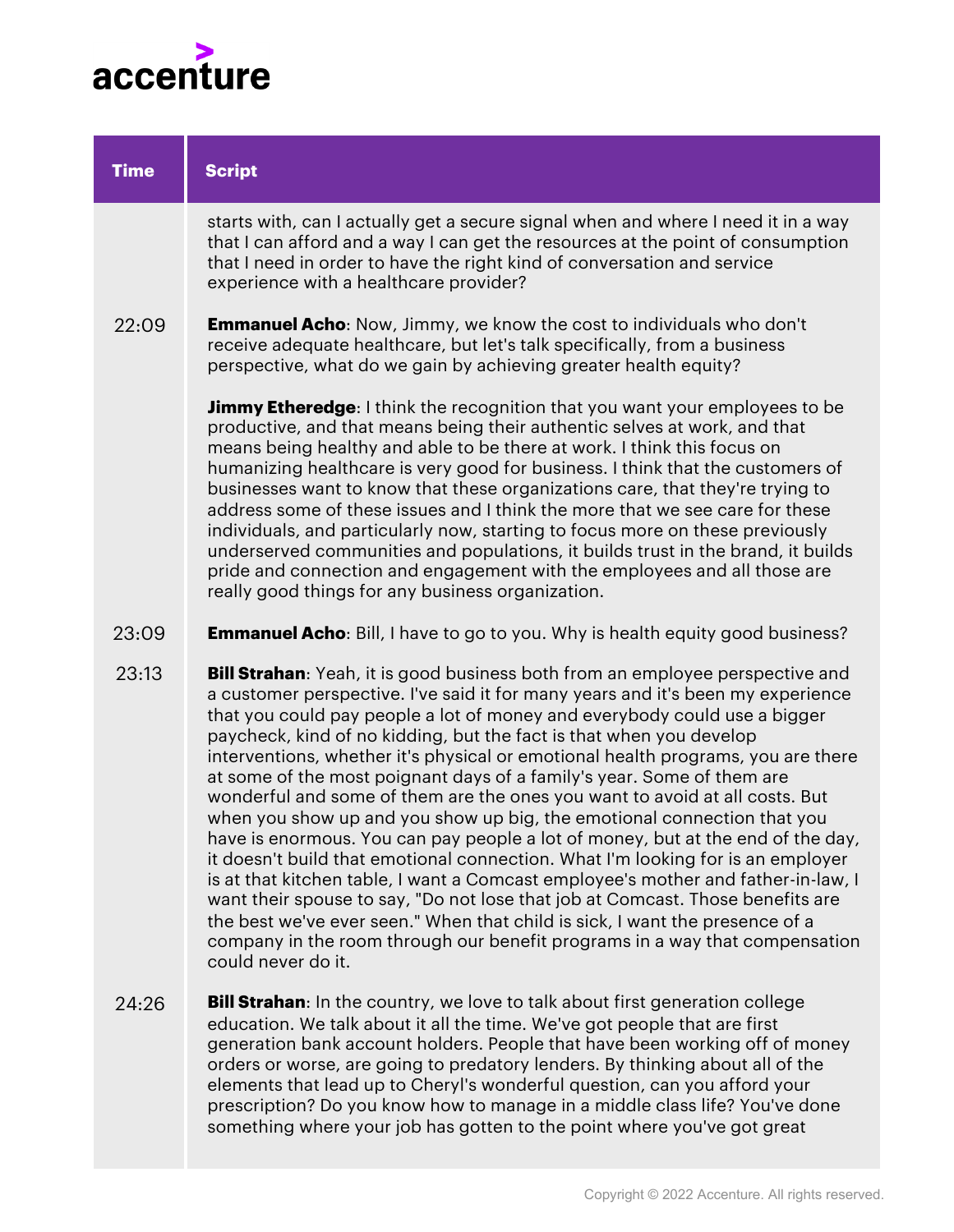

| <b>Time</b> | <b>Script</b>                                                                                                                                                                                                                                                                                                                                                                                                                                                                                                                                                                                                                                                                                                                                                                                                                                                                                                                                                                                                                                                                                                                                                                                                                                                                                                                    |
|-------------|----------------------------------------------------------------------------------------------------------------------------------------------------------------------------------------------------------------------------------------------------------------------------------------------------------------------------------------------------------------------------------------------------------------------------------------------------------------------------------------------------------------------------------------------------------------------------------------------------------------------------------------------------------------------------------------------------------------------------------------------------------------------------------------------------------------------------------------------------------------------------------------------------------------------------------------------------------------------------------------------------------------------------------------------------------------------------------------------------------------------------------------------------------------------------------------------------------------------------------------------------------------------------------------------------------------------------------|
|             | healthcare in the design, but it's the execution that comes through knowing<br>how to use all the elements of middle class life that if that was not part of your<br>upbringing, we need to help do that as well. And when we do that for our<br>customers, our employees, we build stick-to-it-iveness for a great labor force<br>that's going to be with us a long time. We also then build strength in a home for<br>customers, and they're going to use our products for a long time and they're<br>going to to the economy as a whole, in addition to having a better life for it. So<br>it's really good business because it builds sustainability across all of your<br>constituencies.                                                                                                                                                                                                                                                                                                                                                                                                                                                                                                                                                                                                                                   |
| 25:37       | <b>Jimmy Etheredge</b> : Cheryl, what do you see as being some of the steps that we<br>can take to achieve greater health equity?                                                                                                                                                                                                                                                                                                                                                                                                                                                                                                                                                                                                                                                                                                                                                                                                                                                                                                                                                                                                                                                                                                                                                                                                |
| 25:44       | <b>Dr. Cheryl Pegus:</b> We talked a little bit, just ensuring that in the community,<br>that first touch point, people have a place to go that's accessible and if we think<br>that many of these communities that are underserved also are at the lower end<br>of the economic spectrum, we've got to make sure that we're putting in<br>resources for them that are affordable. Again, that's our mission at Walmart and<br>really focusing not just on inner city underserved, but rural communities as<br>well, so really trying to be that bridge to help people get access. That's number<br>one.                                                                                                                                                                                                                                                                                                                                                                                                                                                                                                                                                                                                                                                                                                                         |
| 26:25       | <b>Dr. Cheryl Pegus:</b> I do think ensuring that we remember what people need for<br>health and as a physician, I think I've said this, but I don't mind saying it, we are<br>the last thing that someone should need. What people really need is fresh food.<br>They really need to get physical activity. They really need someone who can ask<br>them, "Are you okay?", and ensure that people's mental health and the things<br>that they're striving for are getting answered. And you need humanistic contact<br>to do that. Technology, frankly, enables the people who can provide those<br>services to maybe reach larger populations and that's a really important piece<br>of how we utilize technology that I think we sometimes underestimate. A good<br>technology tool, bringing in the right data in a zip code area of, these are all of<br>the people who come in and utilize your services, but here is the percentage of<br>them who purchased fresh food. We then moved on to immunizations and<br>ensured that everyone across this country would receive the right pediatric<br>immunizations, the right adult immunizations. About 20 to 30% of<br>hospitalizations are related for people with chronic conditions, to not getting,<br>sometimes, just the flu vaccine. It's a really, really big deal. |
| 27:48       | <b>Dr. Cheryl Pegus:</b> And lastly, can't leave this one out, it's making sure that<br>people can afford their medicines because we do prescribe lots of medicines to<br>people. I think that work that physicians and pharmacists need to continue to                                                                                                                                                                                                                                                                                                                                                                                                                                                                                                                                                                                                                                                                                                                                                                                                                                                                                                                                                                                                                                                                          |

do needs to be elevated that when you finish your training, you remember to ask people, "Can you afford the meds? What can you afford?" And we help you do that because without that, it's not that you're not seeking healthcare, it's that the tools of the fresh food, the immunizations, the pills, no one's told you how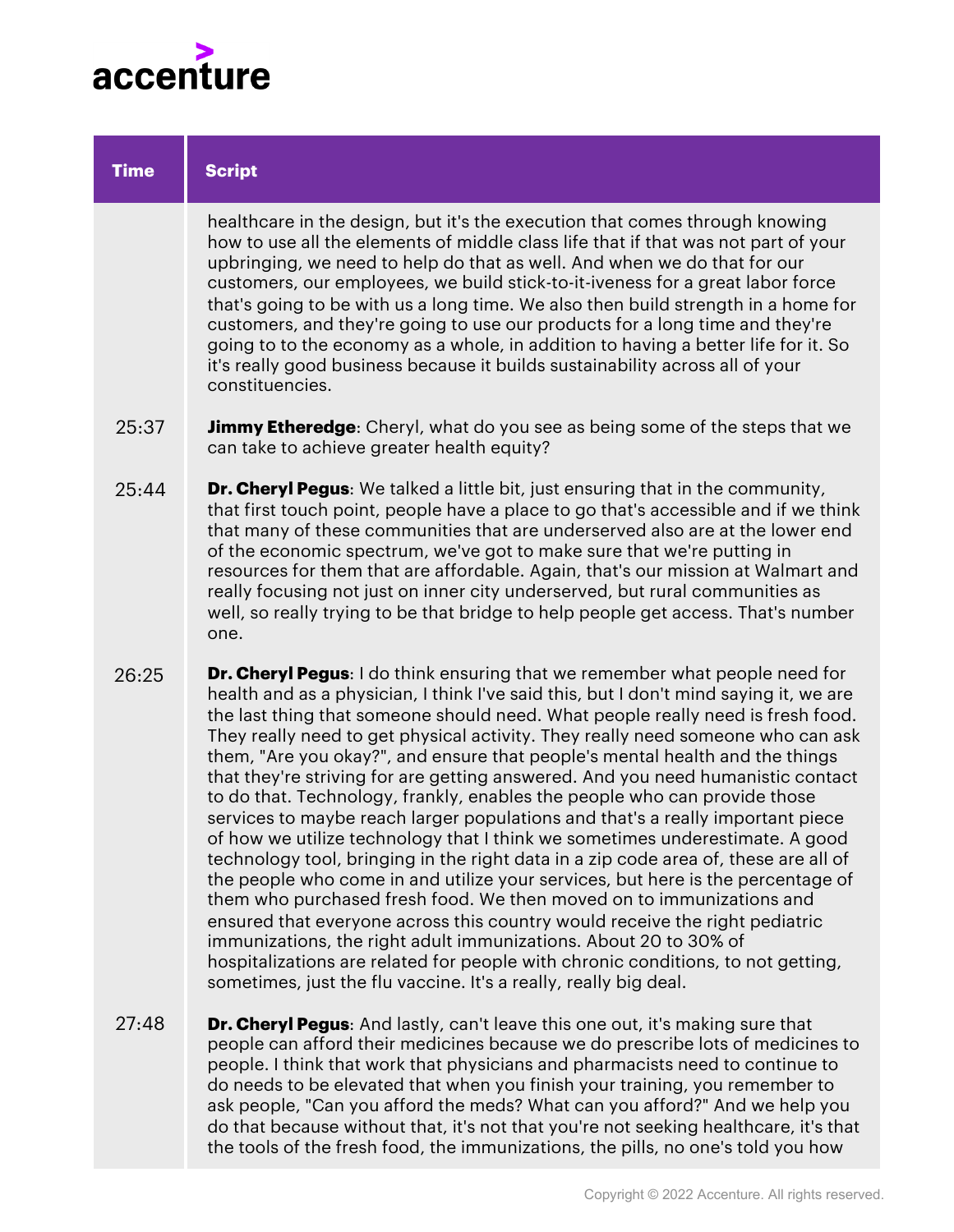

| <b>Time</b> | <b>Script</b>                                                                                                                                                                                                                                                                                                                                                                                                                                                                                                                                                                                                                                                                                                                                                                                                                                                                                                                                                                                                                                                                                                                                                                    |
|-------------|----------------------------------------------------------------------------------------------------------------------------------------------------------------------------------------------------------------------------------------------------------------------------------------------------------------------------------------------------------------------------------------------------------------------------------------------------------------------------------------------------------------------------------------------------------------------------------------------------------------------------------------------------------------------------------------------------------------------------------------------------------------------------------------------------------------------------------------------------------------------------------------------------------------------------------------------------------------------------------------------------------------------------------------------------------------------------------------------------------------------------------------------------------------------------------|
|             | to get that for yourself and your family and good care means that you got that<br>as part of your treatment and your care regimen as well.                                                                                                                                                                                                                                                                                                                                                                                                                                                                                                                                                                                                                                                                                                                                                                                                                                                                                                                                                                                                                                       |
| 28:40       | <b>Emmanuel Acho:</b> Well, Jimmy, that was an incredible conversation. I learned a<br>lot and love what both Walmart and Comcast are doing on so many fronts.<br>What was the most eye-opening part of what you heard today?                                                                                                                                                                                                                                                                                                                                                                                                                                                                                                                                                                                                                                                                                                                                                                                                                                                                                                                                                    |
| 28:52       | <b>Jimmy Etheredge:</b> Dr. Pegus talking about the important things that you need<br>to do that prevent healthcare issues. Having access to the right foods to eat,<br>the behaviors  I feel like I've been thinking about, looking at problem a bit<br>more through the, when there's a healthcare issue, how do you best address it<br>and as a technology guy, how can technology help with that? But what really<br>struck me was how data and preventative steps can help.                                                                                                                                                                                                                                                                                                                                                                                                                                                                                                                                                                                                                                                                                                 |
| 29:21       | <b>Jimmy Etheredge:</b> I think the second thing that really stuck with me is my<br>feeling as well, kind of coming out of the pandemic, anything that's hard on<br>people in general is going to be worse for the underserved populations, the<br>vulnerable populations. We've seen that with the evidence that women have<br>been more affected by the pandemic, physical issues, mental health issues, the<br>same with people of color in terms of vulnerable communities and just the<br>importance this topic of healthcare equity is, it's a human right to have access<br>to healthcare and how we make sure that that happens. How about you?                                                                                                                                                                                                                                                                                                                                                                                                                                                                                                                          |
| 29:56       | <b>Emmanuel Acho:</b> Yeah. One, I love how you ended that. It's a human right to<br>make sure everyone has access to healthcare. For me, I think the most eye-<br>opening part that stuck with me is when Cheryl talked about communities<br>taking care of communities. When she was talking about how the people that<br>live within the community are providing the access to those that walk and<br>navigate and shop within the community because I think, Jimmy, so much of<br>the disconnect in healthcare stems from a lack of understanding. Dr. Pegus<br>brought up the statistic, it doesn't matter if you're in the top 5% of the bottom<br>5% of Black people in the country, there is a 250% increase in mortality rate for<br>Black women. And my sister, she works in the prenatal unit at a major hospital<br>in Dallas, it comes from a lack of understanding, a lack of relational<br>understanding, a lack of cultural understanding, a lack of pain tolerance<br>understanding. That really just stuck to me was, communities serving<br>communities and I think we just have to do a better job of understanding and<br>navigating different communities. |
| 31:02       | <b>Jimmy Etheredge:</b> Great point. And I think linked right in there with<br>understanding is trust. What's your perspective on the trust issue and how                                                                                                                                                                                                                                                                                                                                                                                                                                                                                                                                                                                                                                                                                                                                                                                                                                                                                                                                                                                                                        |

**Emmanuel Acho**: I think the trust issue in health is a microcosm of a trust issue in society and that's a whole nother conversation, but I think if, as you walk 31:14

we're able to improve the trust with people in these communities?